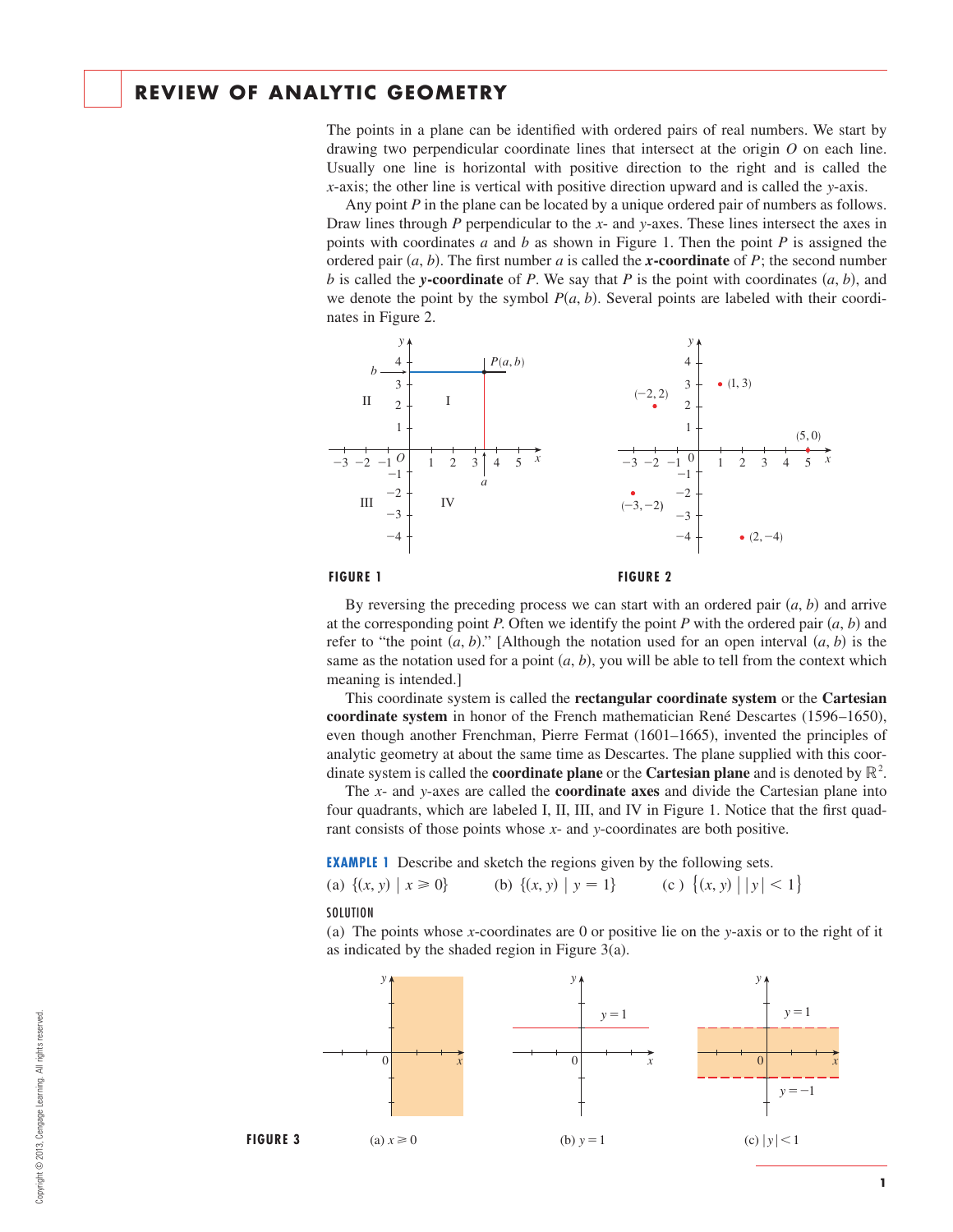(b) The set of all points with y-coordinate 1 is a horizontal line one unit above the x-axis [see Figure 3(b)].

(c) Recall from **Review of Algebra** that

 $|y| < 1$  $1 < 1$  if and only if  $-1 < y < 1$ 

The given region consists of those points in the plane whose y-coordinates lie between  $-1$  and 1. Thus, the region consists of all points that lie between (but not on) the horizontal lines  $y = 1$  and  $y = -1$ . [These lines are shown as dashed lines in Figure 3(c) to indicate that the points on these lines don't lie in the set.]

Recall from **Review of Algebra** that the distance between points *a* and *b* on a number line is  $|a - b| = |b - a|$ . Thus, the distance between points  $P_1(x_1, y_1)$  and  $P_3(x_2, y_1)$  on a horizontal line must be  $|x_2 - x_1|$  and the distance between  $P_2(x_2, y_2)$  and  $P_3(x_2, y_1)$  on a vertical line must be  $|y_2 - y_1|$ . (See Figure 4.)

To find the distance  $\left| P_1 P_2 \right|$  between any two points  $P_1(x_1, y_1)$  and  $P_2(x_2, y_2)$ , we note that triangle  $P_1P_2P_3$  in Figure 4 is a right triangle, and so by the Pythagorean Theorem we have

$$
|P_1P_2| = \sqrt{|P_1P_3|^2 + |P_2P_3|^2} = \sqrt{|x_2 - x_1|^2 + |y_2 - y_1|^2}
$$
  
=  $\sqrt{(x_2 - x_1)^2 + (y_2 - y_1)^2}$ 

**Distance Formula** The distance between the points  $P_1(x_1, y_1)$  and  $P_2(x_2, y_2)$  is

$$
|P_1P_2| = \sqrt{(x_2 - x_1)^2 + (y_2 - y_1)^2}
$$

For instance, the distance between  $(1, -2)$  and  $(5, 3)$  is

$$
\sqrt{(5-1)^2 + [3-(-2)]^2} = \sqrt{4^2 + 5^2} = \sqrt{41}
$$

#### **CIRCLES**

An **equation of a curve** is an equation satisfied by the coordinates of the points on the curve and by no other points. Let's use the distance formula to find the equation of a circle with radius r and center  $(h, k)$ . By definition, the circle is the set of all points  $P(x, y)$ whose distance from the center  $C(h, k)$  is r. (See Figure 5.) Thus, P is on the circle if and only if  $|PC| = r$ . From the distance formula, we have

$$
\sqrt{(x-h)^2 + (y-k)^2} = r
$$

or equivalently, squaring both sides, we get

This is the desired equation.

$$
(x-h)^2 + (y-k)^2 = r^2
$$

**FIGURE 5**







**Equation of a Circle** An equation of the circle with center  $(h, k)$  and radius r is

$$
(x-h)^2 + (y-k)^2 = r^2
$$

In particular, if the center is the origin  $(0, 0)$ , the equation is

$$
x^2 + y^2 = r^2
$$

For instance, an equation of the circle with radius 3 and center  $(2, -5)$  is

$$
(x-2)^2 + (y+5)^2 = 9
$$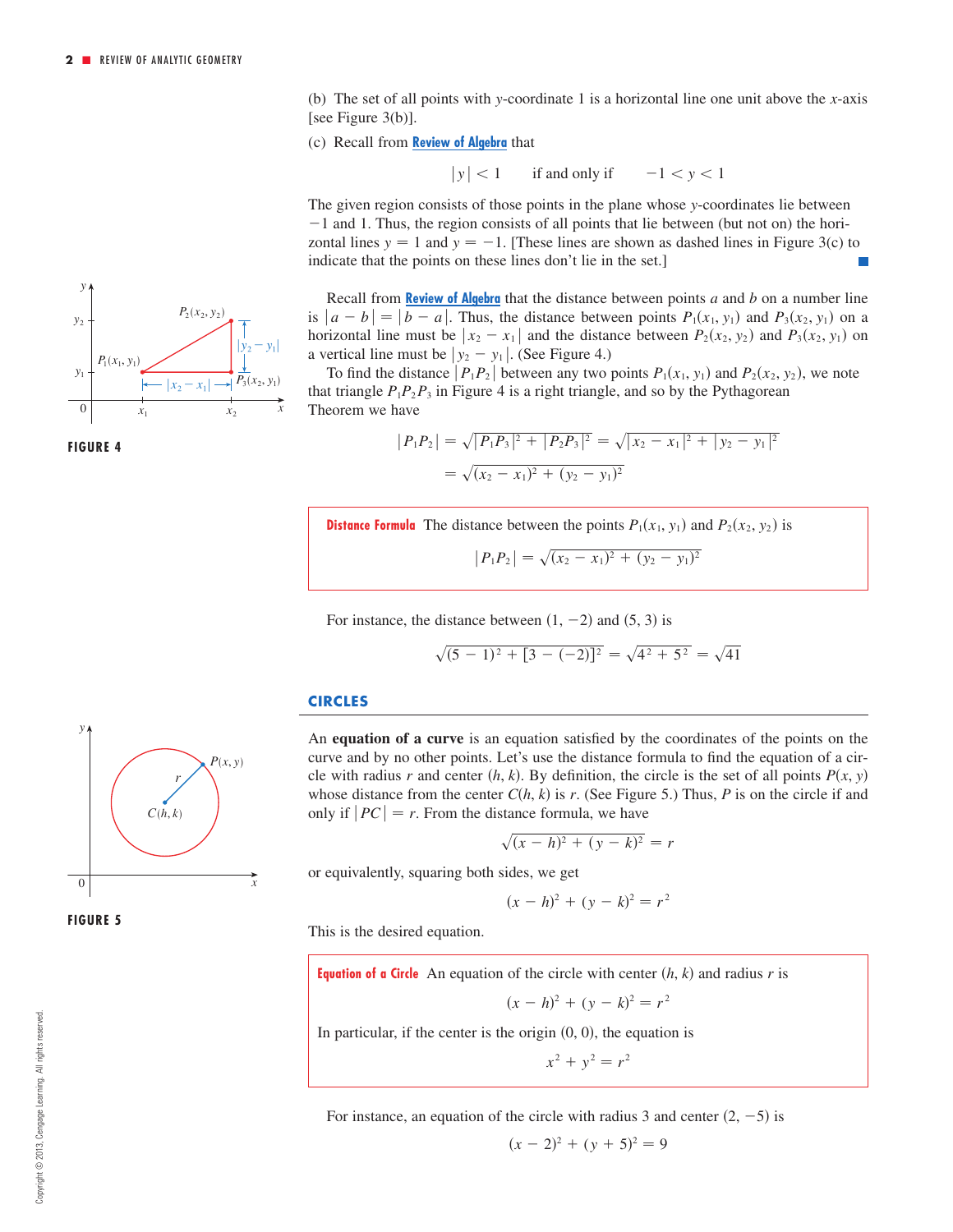**EXAMPLE 2** Sketch the graph of the equation  $x^2 + y^2 + 2x - 6y + 7 = 0$  by first showing that it represents a circle and then finding its center and radius.

SOLUTION We first group the *x*-terms and *y*-terms as follows:

$$
(x^2 + 2x) + (y^2 - 6y) = -7
$$

Then we complete the square within each grouping, adding the appropriate constants (the squares of half the coefficients of  $x$  and  $y$ ) to both sides of the equation:

$$
(x2 + 2x + 1) + (y2 - 6y + 9) = -7 + 1 + 9
$$

 $(x + 1)^2 + (y - 3)^2 = 3$ 

Comparing this equation with the standard equation of a circle, we see that  $h = -1$ ,  $k = 3$ , and  $r = \sqrt{3}$ , so the given equation represents a circle with center (-1, 3) and radius  $\sqrt{3}$ . It is sketched in Figure 6.

#### **LINES**

or

To find the equation of a line L we use its *slope*, which is a measure of the steepness of the line.

**Definition** The slope of a nonvertical line that passes through the points  $P_1(x_1, y_1)$ and  $P_2(x_2, y_2)$  is

$$
m = \frac{\Delta y}{\Delta x} = \frac{y_2 - y_1}{x_2 - x_1}
$$

The slope of a vertical line is not defined.

Thus the slope of a line is the ratio of the change in y,  $\Delta y$ , to the change in x,  $\Delta x$ . (See Figure 7.) The slope is therefore the rate of change of *y* with respect to *x*. The fact that the line is straight means that the rate of change is constant.

Figure 8 shows several lines labeled with their slopes. Notice that lines with positive slope slant upward to the right, whereas lines with negative slope slant downward to the right. Notice also that the steepest lines are the ones for which the absolute value of the slope is largest, and a horizontal line has slope 0.

Now let's find an equation of the line that passes through a given point  $P_1(x_1, y_1)$  and has slope *m*. A point  $P(x, y)$  with  $x \neq x_1$  lies on this line if and only if the slope of the line through  $P_1$  and  $P$  is equal to  $m$ ; that is,

$$
\frac{y - y_1}{x - x_1} = m
$$

This equation can be rewritten in the form

$$
y - y_1 = m(x - x_1)
$$

and we observe that this equation is also satisfied when  $x = x_1$  and  $y = y_1$ . Therefore, it is an equation of the given line.

**Point-Slope Form of the Equation of a Line** An equation of the line passing through the point  $P_1(x_1, y_1)$  and having slope *m* is

$$
y - y_1 = m(x - x_1)
$$



 $x^2 + y^2 + 2x - 6y + 7 = 0$ 





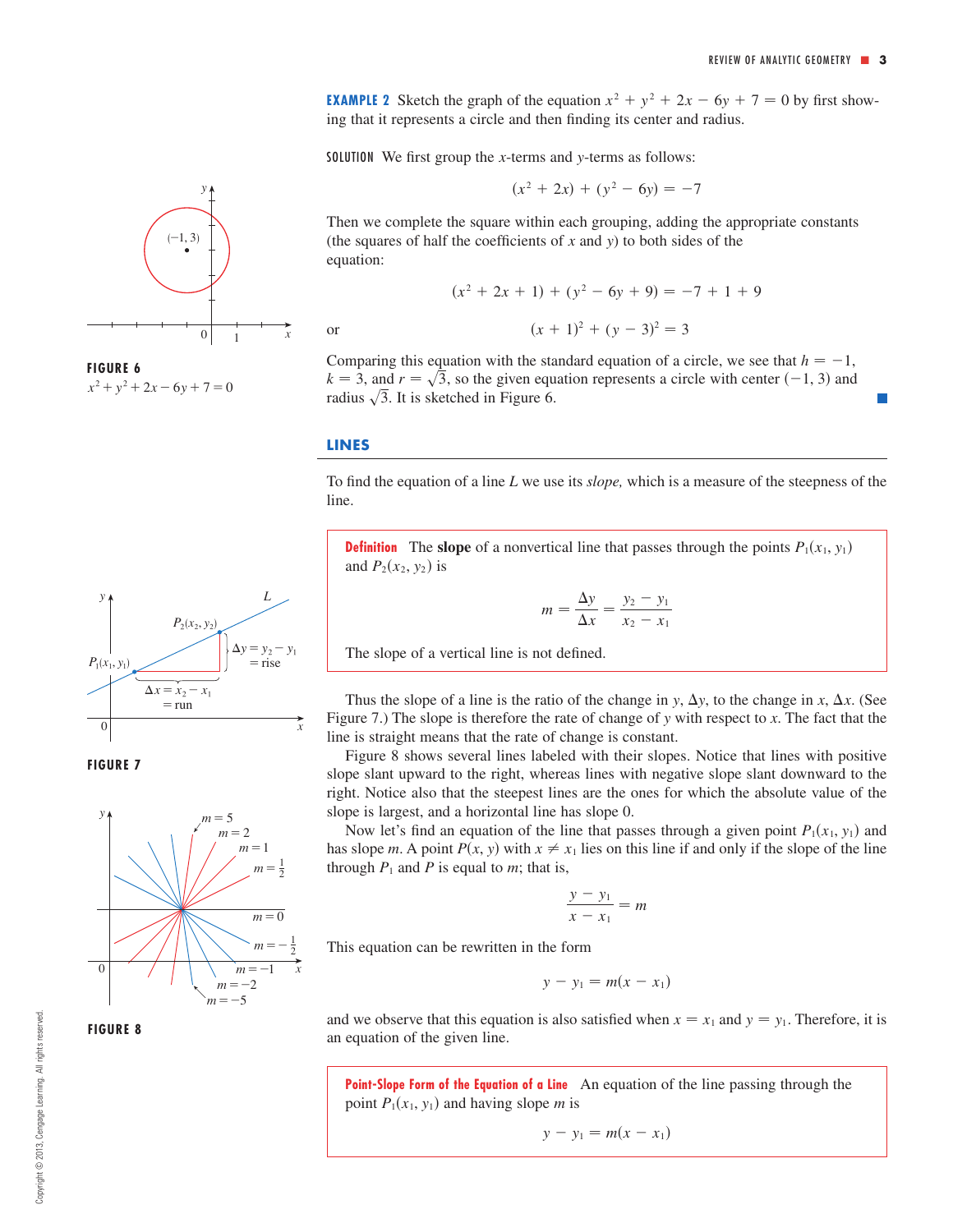**EXAMPLE 3** Find an equation of the line through the points  $(-1, 2)$  and  $(3, -4)$ .

SOLUTION The slope of the line is

$$
m = \frac{-4 - 2}{3 - (-1)} = -\frac{3}{2}
$$

Using the point-slope form with  $x_1 = -1$  and  $y_1 = 2$ , we obtain

$$
y - 2 = -\frac{3}{2}(x + 1)
$$

which simplifies to

$$
3x + 2y = 1
$$

Suppose a nonvertical line has slope m and y-intercept b. (See Figure 9.) This means it intersects the y-axis at the point  $(0, b)$ , so the point-slope form of the equation of the line, with  $x_1 = 0$  and  $y_1 = b$ , becomes

$$
y - b = m(x - 0)
$$

This simplifies as follows.

**Slope-Intercept Form of the Equation of a Line** An equation of the line with slope m and *y*-intercept *b* is

 $y = mx + b$ 

In particular, if a line is horizontal, its slope is  $m = 0$ , so its equation is  $y = b$ , where *b* is the y-intercept (see Figure 10). A vertical line does not have a slope, but we can write its equation as  $x = a$ , where a is the x-intercept, because the x-coordinate of every point on the line is  $a$ .

### **EXAMPLE 4** Graph the inequality  $x + 2y > 5$ .

**SOLUTION** We are asked to sketch the graph of the set  $\{(x, y) | x + 2y > 5\}$  and we begin by solving the inequality for y:

$$
x + 2y > 5
$$
  

$$
2y > -x + 5
$$
  

$$
y > -\frac{1}{2}x + \frac{5}{2}
$$

Compare this inequality with the equation  $y = -\frac{1}{2}x + \frac{5}{2}$ , which represents a line with slope  $-\frac{1}{2}$  and y-intercept  $\frac{5}{2}$ . We see that the given graph consists of points whose y-coordinates are *larger* than those on the line  $y = -\frac{1}{2}x + \frac{5}{2}$ . Thus, the graph is the region that lies *above* the line, as illustrated in Figure 11.

### **PARALLEL AND PERPENDICULAR LINES**

Slopes can be used to show that lines are parallel or perpendicular. The following facts are proved, for instance, in *Precalculus: Mathematics for Calculus, Fifth Edition* by Stewart, Redlin, and Watson (Thomson Brooks/Cole, Belmont, CA, 2006).











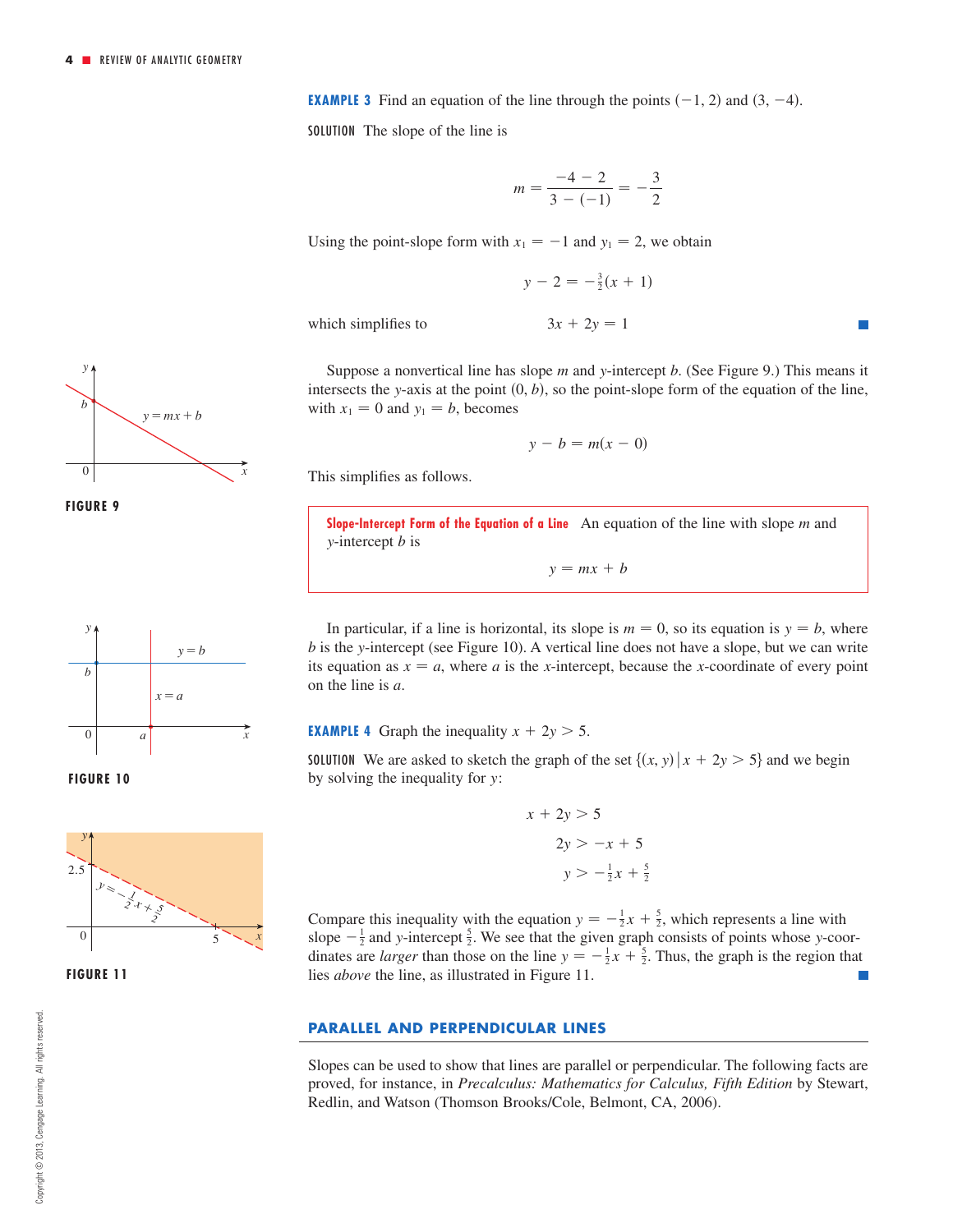#### **Parallel and Perpendicular Lines**

- **1.** Two nonvertical lines are parallel if and only if they have the same slope.
- **2.** Two lines with slopes  $m_1$  and  $m_2$  are perpendicular if and only if  $m_1 m_2 = -1$ ; that is, their slopes are negative reciprocals:

$$
m_2=-\frac{1}{m_1}
$$

**EXAMPLE 5** Find an equation of the line through the point  $(5, 2)$  that is parallel to the line  $4x + 6y + 5 = 0.$ 

SOLUTION The given line can be written in the form

$$
y = -\frac{2}{3}x - \frac{5}{6}
$$

which is in slope-intercept form with  $m = -\frac{2}{3}$ . Parallel lines have the same slope, so the required line has slope  $-\frac{2}{3}$  and its equation in point-slope form is

$$
y - 2 = -\frac{2}{3}(x - 5)
$$

We can write this equation as  $2x + 3y = 16$ .

**EXAMPLE 6** Show that the lines  $2x + 3y = 1$  and  $6x - 4y - 1 = 0$  are perpendicular.

SOLUTION The equations can be written as

$$
y = -\frac{2}{3}x + \frac{1}{3}
$$
 and  $y = \frac{3}{2}x - \frac{1}{4}$ 

from which we see that the slopes are

$$
m_1 = -\frac{2}{3}
$$
 and  $m_2 = \frac{3}{2}$ 

Since  $m_1 m_2 = -1$ , the lines are perpendicular.

# **EXERCISES**

**A Click** here for answers. **S S Click** here for solutions.

**1–2** ■ Find the distance between the points.

**1.** (1, 1), (4, 5) **2.** (1, -3), ■■■■■■■■■■■■■

**3–4 Find the slope of the line through P and Q.** 

**3.** 
$$
P(-3, 3)
$$
,  $Q(-1, -6)$  **4.**  $P(-1, -4)$ ,

**5.** Show that the points  $(-2, 9)$ ,  $(4, 6)$ ,  $(1, 0)$ , and  $(-5, 3)$  are the vertices of a square.

■■■■■■■■■■■■■

 $2. (1, -3), (5, 7)$ 

**4.**  $P(-1, -4)$ ,  $Q(6, 0)$ 

**6.** (a) Show that the points  $A(-1, 3)$ ,  $B(3, 11)$ , and  $C(5, 15)$  are collinear (lie on the same line) by showing that  $|AB| + |BC| = |AC|$ .

■■■■■■■■■■■■■

- (b) Use slopes to show that  $A$ ,  $B$ , and  $C$  are collinear.
- **7–10** Sketch the graph of the equation.

**7.** 
$$
x = 3
$$
  
\n**8.**  $y = -2$   
\n**9.**  $xy = 0$   
\n**10.**  $|y| = 1$ 

**11–24** ■ Find an equation of the line that satisfies the given conditions.

- **11.** Through  $(2, -3)$ , slope 6
- **12.** Through  $(-3, -5)$ , slope  $-\frac{7}{2}$
- **13.** Through  $(2, 1)$  and  $(1, 6)$
- **14.** Through  $(-1, -2)$  and  $(4, 3)$
- **15.** Slope 3, *y*-intercept  $-2$
- **16.** Slope  $\frac{2}{5}$ , y-intercept 4
- **17.** *x*-intercept 1, *y*-intercept  $-3$
- **18.** *x*-intercept  $-8$ , *y*-intercept 6
- **19.** Through  $(4, 5)$ , parallel to the *x*-axis
- **20.** Through  $(4, 5)$ , parallel to the y-axis
- **21.** Through  $(1, -6)$ , parallel to the line  $x + 2y = 6$
- **22.** *y*-intercept 6, parallel to the line  $2x + 3y + 4 = 0$
- **23.** Through  $(-1, -2)$ , perpendicular to the line  $2x + 5y + 8 = 0$

■■■■■■■■■■■■■

**24.** Through  $\left(\frac{1}{2}, -\frac{2}{3}\right)$ , perpendicular to the line  $4x - 8y = 1$ 

 $\mathcal{C}^{\mathcal{A}}$ 

**I**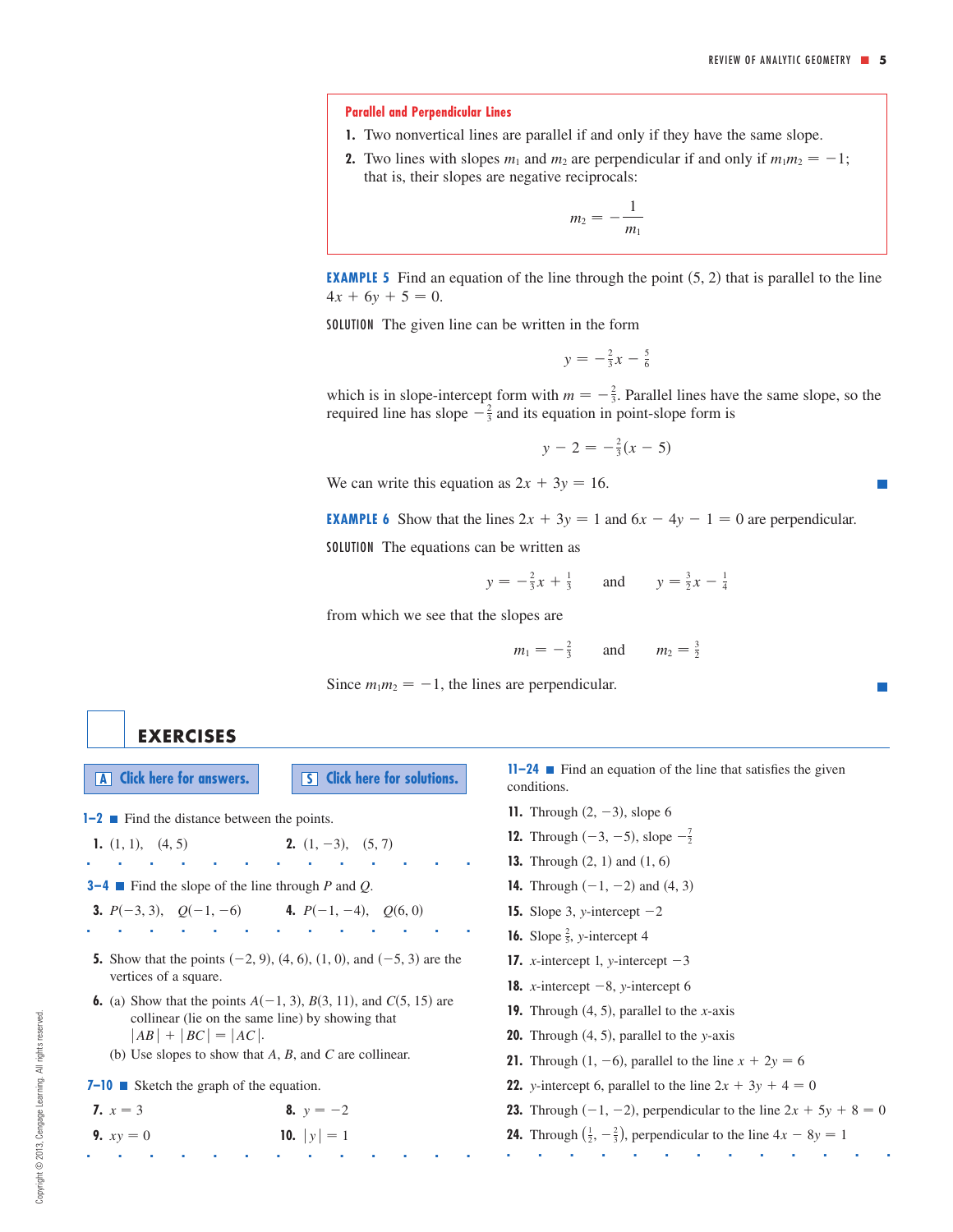**25–28**  $\blacksquare$  Find the slope and y-intercept of the line and draw its graph.

**25.**  $x + 3y = 0$ **27.**  $3x - 4y = 12$ ■■■■■■■■■■■■■ **28.**  $4x + 5y = 10$ **26.**  $2x - 3y + 6 = 0$ 

**29–36** Sketch the region in the *xy*-plane.

**29.**  $\{(x, y) | x < 0\}$  **30.**  $\{(x, y) | x \leq 0\}$ **31.**  $\{(x, y) | |x| \le 2\}$  ${(x, y) | |x| \le 2}$  32.  ${(x, y) | |x| < 3 \text{ and } |y| < 2}$ *x*,  $\{ (x, y) \mid x \ge 1 \text{ and } y \le 3 \}$ 

**33.**  $\{(x, y) | 0 \le y \le 4 \text{ and } x \le 2\}$ 

**34.**  $\{(x, y) | y > 2x - 1\}$ 

**35.**  $\{(x, y) | 1 + x \leq y \leq 1 - 2x\}$ 

**36.**  $\{(x, y) | -x \leq y < \frac{1}{2}(x + 3)\}\$ 

**37–38** ■ Find an equation of a circle that satisfies the given conditions.

■■■■■■■■■■■■■

**37.** Center  $(3, -1)$ , radius 5

**38.** Center  $(-1, 5)$ , passes through  $(-4, -6)$ ■■■■■■■■■■■■■

**39–40** ■ Show that the equation represents a circle and find the center and radius.

■■■■■■■■■■■■■

**39.**  $x^2 + y^2 - 4x + 10y + 13 = 0$ 

**40.**  $x^2 + y^2 + 6y + 2 = 0$ 

**41.** Show that the lines

and  $2x - y = 4$  and  $6x - 2y = 10$ 

are not parallel and find their point of intersection.

**42.** Show that the lines

and  $3x - 5y + 19 = 0$  and  $10x + 6y - 50 = 0$ 

are perpendicular and find their point of intersection.

**43.** Show that the midpoint of the line segment from  $P_1(x_1, y_1)$  to  $P_2(x_2, y_2)$  is

$$
\left(\frac{x_1+x_2}{2},\frac{y_1+y_2}{2}\right)
$$

- **44.** Find the midpoint of the line segment joining the points  $(1, 3)$ and (7, 15).
- **45.** Find an equation of the perpendicular bisector of the line segment joining the points  $A(1, 4)$  and  $B(7, -2)$ .
- **46.** (a) Show that if the x- and y-intercepts of a line are nonzero numbers  $a$  and  $b$ , then the equation of the line can be put in the form

$$
\frac{x}{a} + \frac{y}{b} = 1
$$

This equation is called the **two-intercept form** of an equation of a line.

(b) Use part (a) to find an equation of the line whose *x*-intercept is 6 and whose *y*-intercept is  $-8$ .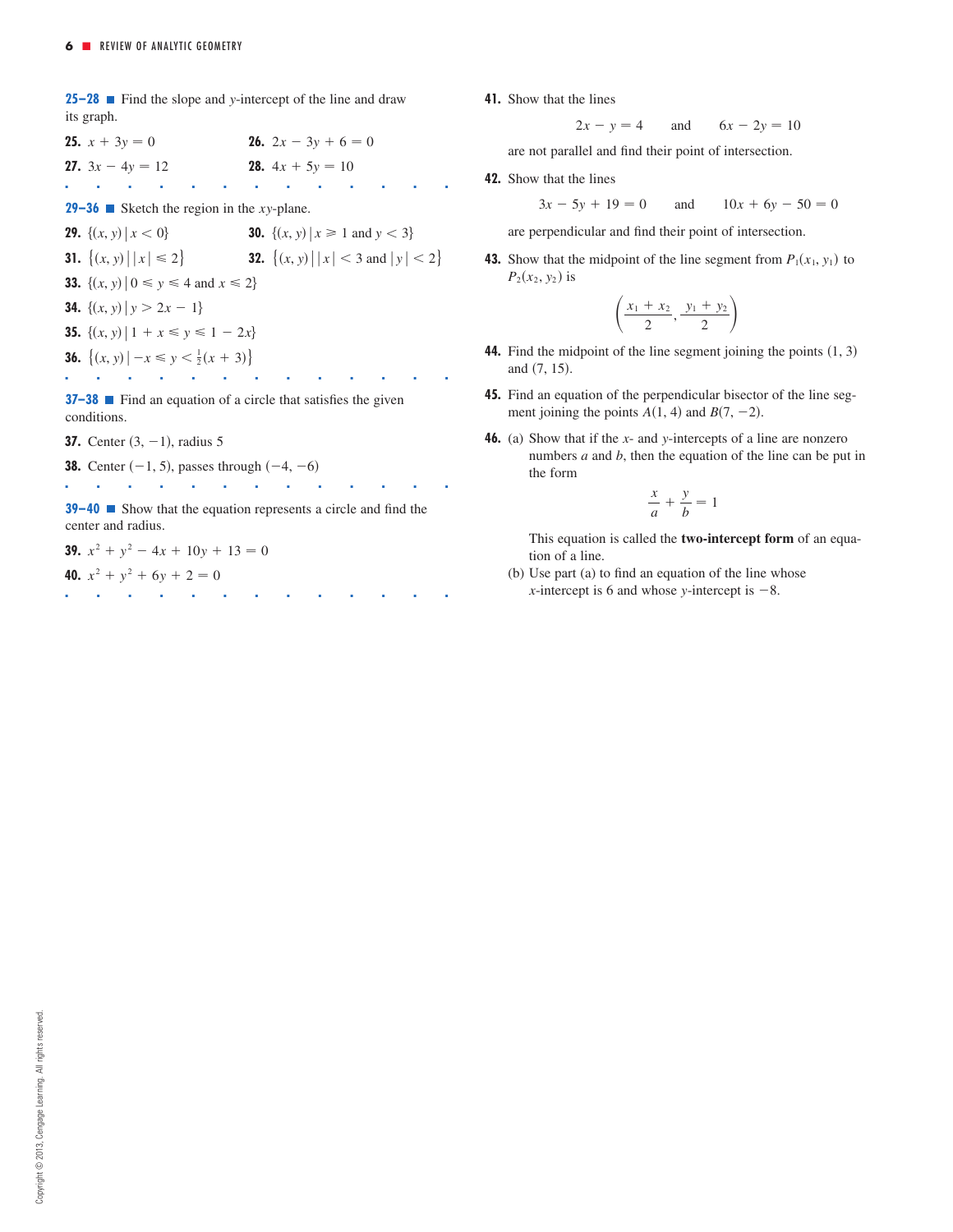$x = 1$ 

# <span id="page-6-0"></span>**ANSWERS**





**23.**  $5x - 2y + 1 = 0$ **25.**  $m = -\frac{1}{3}, \quad b = 0$ **24.**  $y = -2x + \frac{1}{3}$ 



```
26. m = \frac{2}{3}, b = 2
```


0 *x*

 $^{-3}$ 

**27.**  $m = \frac{3}{4}, b = -3$ 



**28.**  $m = -\frac{4}{5}, b = 2$ 

**29.**  $\begin{array}{ccc}\n & \times \uparrow \\
& \times \uparrow\n\end{array}$  30.

*y*



 $\frac{1}{y} = \frac{1}{3}$ 

**37.**  $(x-3)^2 + (y+1)^2 = 25$  **38.**  $(x+1)^2 + (y-5)^2 = 130$ **39.**  $(2, -5)$ , 4 **40.**  $(0, -3)$ ,  $\sqrt{7}$  **41.**  $(1, -2)$  **42.**  $(2, 5)$ **44.** (4, 9) **45.**  $y = x - 3$  **46.** (b)  $y = \frac{4}{3}x - 8$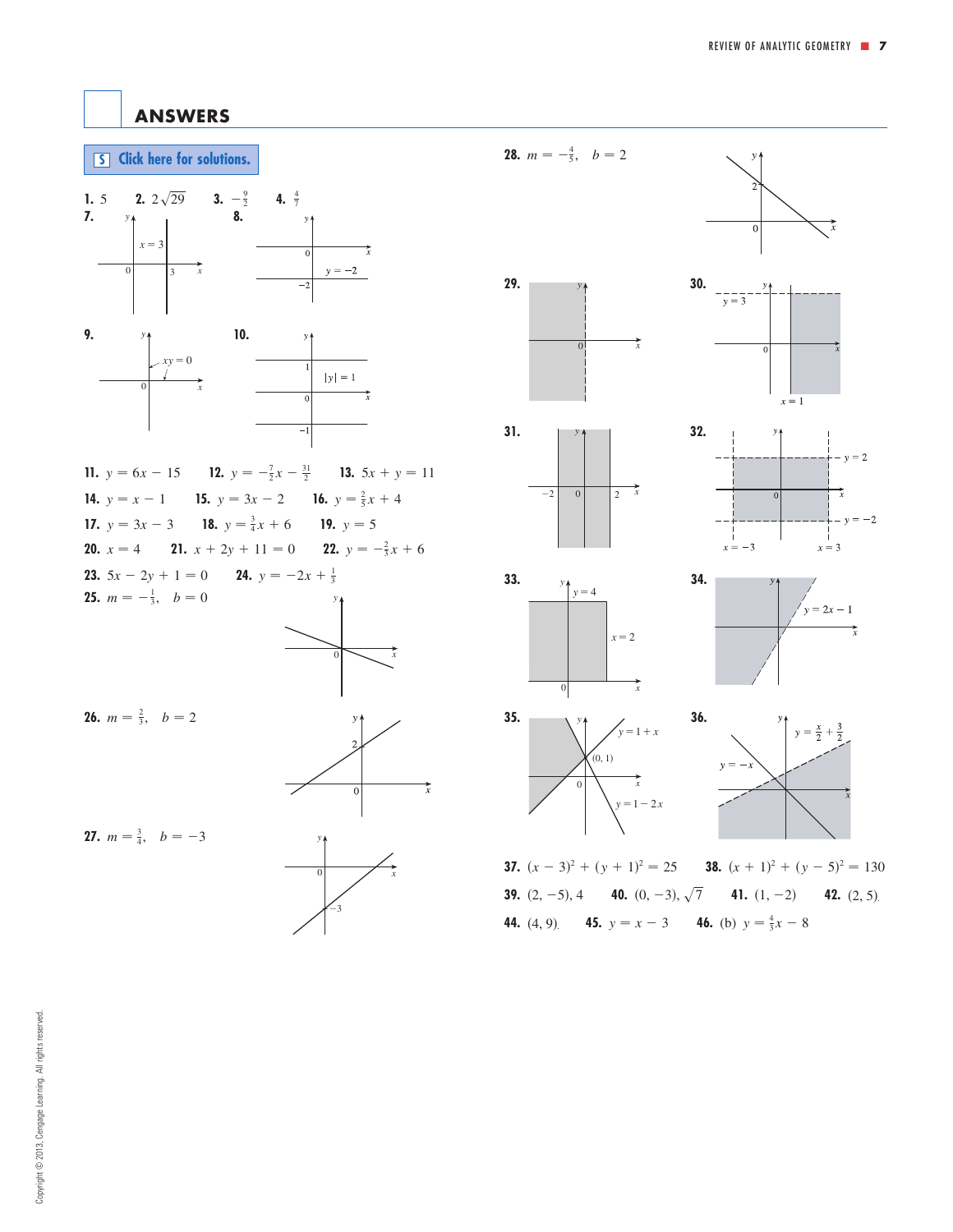## <span id="page-7-0"></span>**SOLUTIONS**

**1.** Use the distance formula with  $P_1(x_1, y_1) = (1, 1)$  and  $P_2(x_2, y_2) = (4, 5)$  to get

$$
|P_1P_2| = \sqrt{(4-1)^2 + (5-1)^2} = \sqrt{3^2 + 4^2} = \sqrt{25} = 5
$$

- **2.** The distance from  $(1, -3)$  to  $(5, 7)$  is  $\sqrt{(5-1)^2 + [7-(-3)]^2} = \sqrt{4^2 + 10^2} = \sqrt{116} = 2\sqrt{29}$ .
- **3.** With  $P(-3, 3)$  and  $Q(-1, -6)$ , the slope m of the line through P and Q is  $m = \frac{-6 3}{-1 (-3)} = -\frac{9}{2}$ .

**4.**  $m = \frac{0 - (-4)}{6 - (-1)} = \frac{4}{7}$ 

**5.** Using  $A(-2, 9)$ ,  $B(4, 6)$ ,  $C(1, 0)$ , and  $D(-5, 3)$ , we have

 $|AB| = \sqrt{[4 - (-2)]^2 + (6 - 9)^2} = \sqrt{6^2 + (-3)^2} = \sqrt{45} = \sqrt{9}\sqrt{5} = 3\sqrt{5}$ ,  $|BC| = \sqrt{(1-4)^2 + (0-6)^2} = \sqrt{(-3)^2 + (-6)^2} = \sqrt{45} = \sqrt{9}\sqrt{5} = 3\sqrt{5}$ ,  $|CD| = \sqrt{(-5-1)^2 + (3-0)^2} = \sqrt{(-6)^2 + 3^2} = \sqrt{45} = \sqrt{9}\sqrt{5} = 3\sqrt{5}$ , and  $|DA| = \sqrt{[-2 - (-5)]^2 + (9 - 3)^2} = \sqrt{3^2 + 6^2} = \sqrt{45} = \sqrt{9}\sqrt{5} = 3\sqrt{5}$ . So all sides are of equal length and we have a rhombus. Moreover,  $m_{AB} = \frac{6-9}{4-(-2)} = -\frac{1}{2}$ ,  $m_{BC} = \frac{0-6}{1-4} = 2$ ,  $m_{CD} = \frac{3-0}{-5-1} = -\frac{1}{2}$ , and

$$
m_{DA} = \frac{9-3}{-2 - (-5)} = 2
$$
, so the sides are perpendicular. Thus, *A*, *B*, *C*, and *D* are vertices of a square.

**6.** (a) Using 
$$
A(-1, 3)
$$
,  $B(3, 11)$ , and  $C(5, 15)$ , we have  
\n
$$
|AB| = \sqrt{[3 - (-1)]^2 + (11 - 3)^2} = \sqrt{4^2 + 8^2} = \sqrt{80} = 4\sqrt{5},
$$
\n
$$
|BC| = \sqrt{(5 - 3)^2 + (15 - 11)^2} = \sqrt{2^2 + 4^2} = \sqrt{20} = 2\sqrt{5},
$$
\nand\n
$$
|AC| = \sqrt{[5 - (-1)]^2 + (15 - 3)^2} = \sqrt{6^2 + 12^2} = \sqrt{180} = 6\sqrt{5}.
$$
\nThus,  $|AC| = |AB| + |BC|$ .

- (b)  $m_{AB} = \frac{11-3}{3-(-1)} = \frac{8}{4} = 2$  and  $m_{AC} = \frac{15-3}{5-(-1)} = \frac{12}{6} = 2$ . Since the segments *AB* and *AC* have the same slope,  $A$ ,  $B$  and  $C$  must be collinear.
- **7.** The graph of the equation  $x = 3$  is a vertical line with  $x$ -intercept 3. The line does not have a slope.



**8.** The graph of the equation  $y = -2$  is a horizontal line with y-intercept  $-2$ . The line has slope 0.

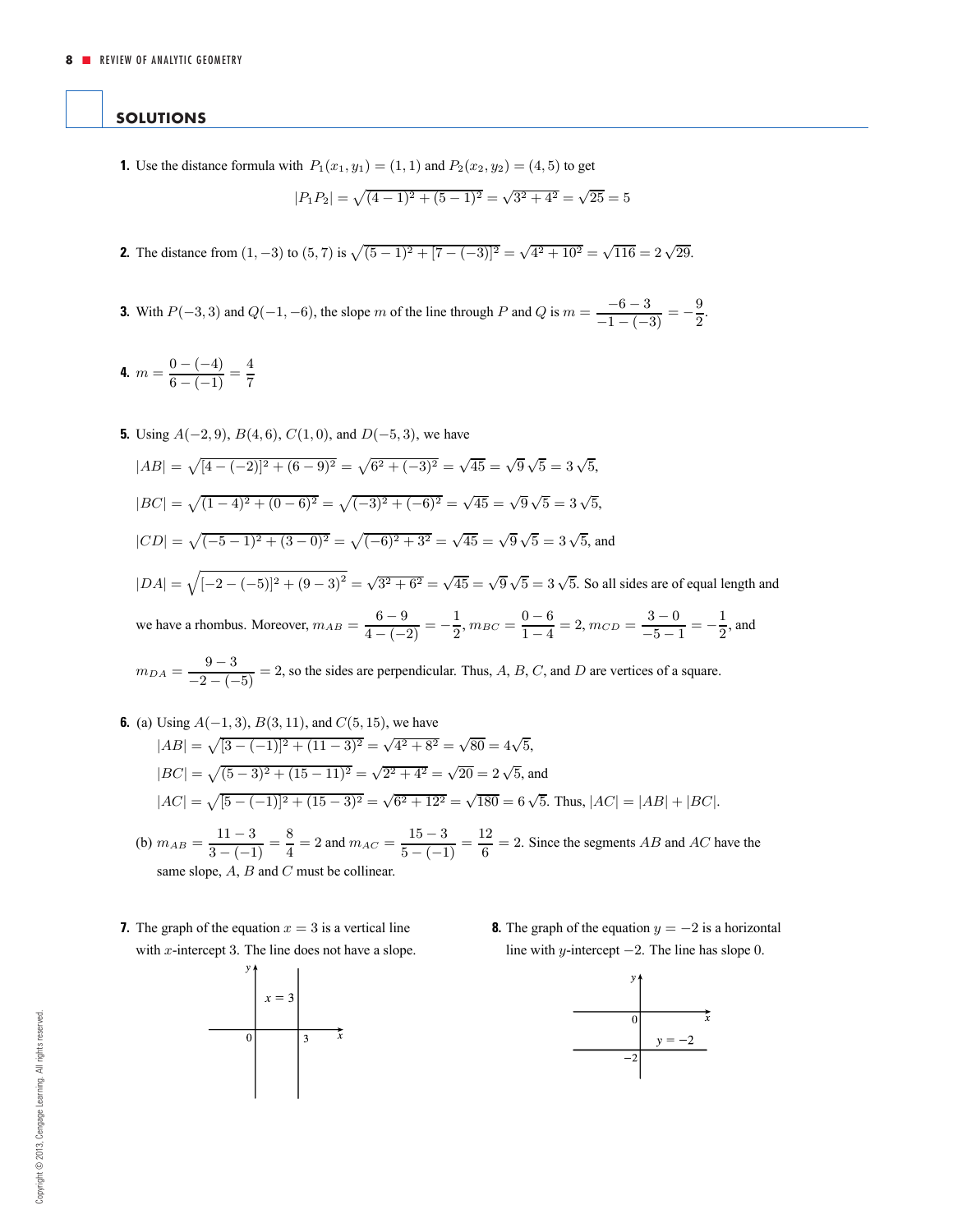**9.**  $xy = 0 \Leftrightarrow x = 0$  or  $y = 0$ . The graph consists of the coordinate axes.





**11.** By the point-slope form of the equation of a line, an equation of the line through (2, −3) with slope 6 is  $y - (-3) = 6(x - 2)$  or  $y = 6x - 15$ .

**12.** 
$$
y - (-5) = -\frac{7}{2} [x - (-3)]
$$
 or  $y = -\frac{7}{2}x - \frac{31}{2}$ 

- **13.** The slope of the line through  $(2, 1)$  and  $(1, 6)$  is  $m = \frac{6-1}{1-2} = -5$ , so an equation of the line is  $y-1=-5(x-2)$  or  $y=-5x+11$ .
- **14.** For  $(-1, -2)$  and  $(4, 3)$ ,  $m = \frac{3 (-2)}{4 (-1)} = 1$ . An equation of the line is  $y 3 = 1(x 4)$  or  $y = x 1$ .
- **15.** By the slope-intercept form of the equation of a line, an equation of the line is  $y = 3x 2$ .
- **16.** By the slope-intercept form of the equation of a line, an equation of the line is  $y = \frac{2}{5}x + 4$ .
- **17.** Since the line passes through  $(1, 0)$  and  $(0, -3)$ , its slope is  $m = \frac{-3 0}{0 1} = 3$ , so an equation is  $y = 3x 3$ . *Another method:* From Exercise 61,  $\frac{x}{1} + \frac{y}{-3} = 1 \Rightarrow -3x + y = -3 \Rightarrow y = 3x - 3.$
- **18.** For (-8, 0) and (0, 6),  $m = \frac{6-0}{0-(-8)} = \frac{3}{4}$ . So an equation is  $y = \frac{3}{4}x + 6$ . *Another method:* From Exercise  $61$ ,  $\frac{x}{-8} + \frac{y}{6} = 1 \Rightarrow -3x + 4y = 24 \Rightarrow y = \frac{3}{4}x + 6$ .
- **19.** The line is parallel to the x-axis, so it is horizontal and must have the form  $y = k$ . Since it goes through the point  $(x, y) = (4, 5)$ , the equation is  $y = 5$ .
- **20.** The line is parallel to the y-axis, so it is vertical and must have the form  $x = k$ . Since it goes through the point  $(x, y) = (4, 5)$ , the equation is  $x = 4$ .
- **21.** Putting the line  $x + 2y = 6$  into its slope-intercept form gives us  $y = -\frac{1}{2}x + 3$ , so we see that this line has slope  $-\frac{1}{2}$ . Thus, we want the line of slope  $-\frac{1}{2}$  that passes through the point  $(1, -6)$ :  $y - (-6) = -\frac{1}{2}(x - 1)$  ⇔  $y = -\frac{1}{2}x - \frac{11}{2}$ .
- **22.**  $2x + 3y + 4 = 0 \Leftrightarrow y = -\frac{2}{3}x \frac{4}{3}$ , so  $m = -\frac{2}{3}$  and the required line is  $y = -\frac{2}{3}x + 6$ .
- **23.**  $2x + 5y + 8 = 0 \Leftrightarrow y = -\frac{2}{5}x \frac{8}{5}$ . Since this line has slope  $-\frac{2}{5}$ , a line perpendicular to it would have slope  $\frac{5}{2}$ , so the required line is  $y - (-2) = \frac{5}{2} [x - (-1)]$  ⇔  $y = \frac{5}{2} x + \frac{1}{2}$ .
- **24.**  $4x 8y = 1 \Leftrightarrow y = \frac{1}{2}x \frac{1}{8}$ . Since this line has slope  $\frac{1}{2}$ , a line perpendicular to it would have slope −2, so the required line is  $y - \left(-\frac{2}{3}\right) = -2\left(x - \frac{1}{2}\right)$  ⇔  $y = -2x + \frac{1}{3}$ .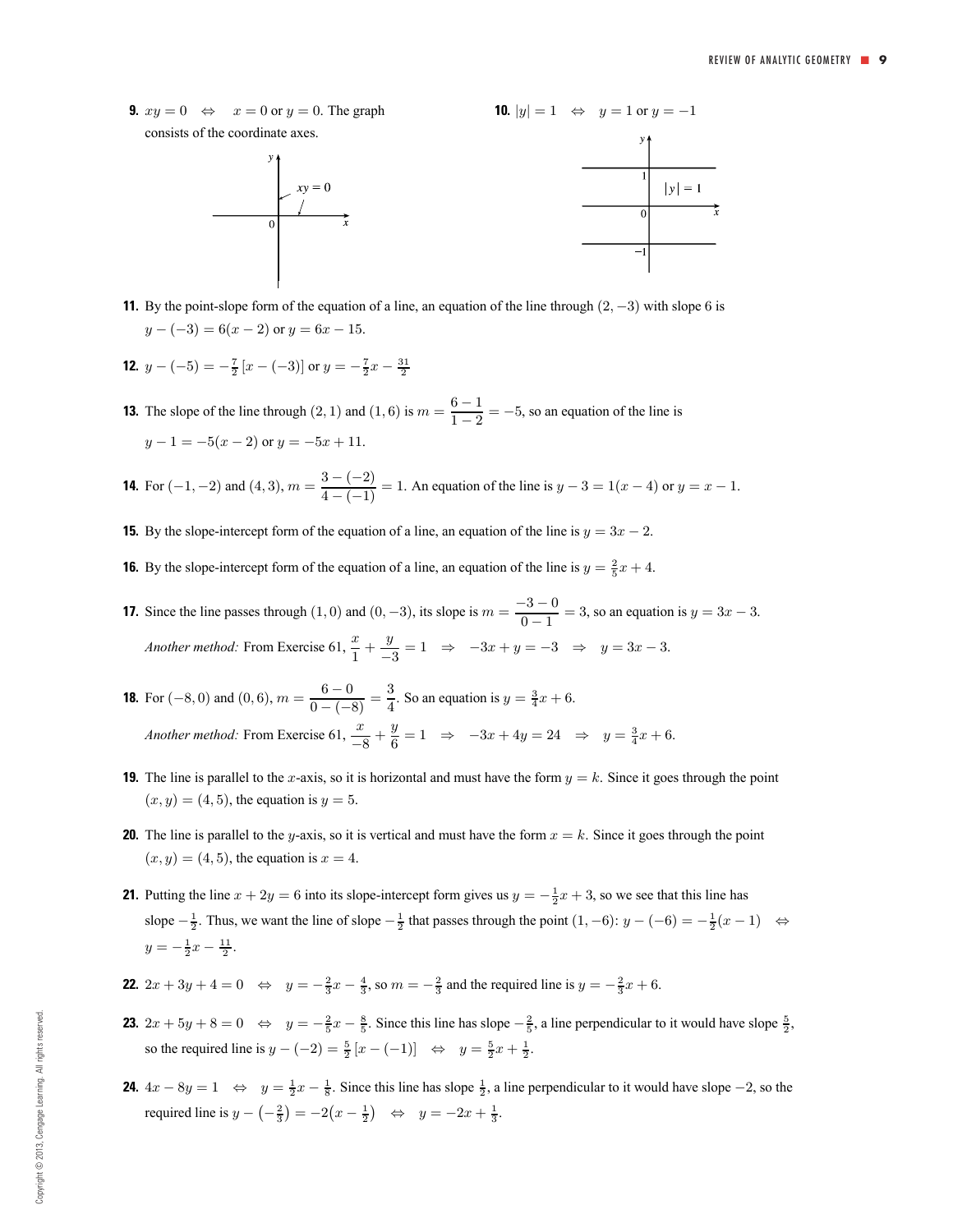

- **37.** An equation of the circle with center  $(3, -1)$  and radius 5 is  $(x 3)^2 + (y + 1)^2 = 5^2 = 25$ .
- **38.** The equation has the form  $(x + 1)^2 + (y 5)^2 = r^2$ . Since  $(-4, -6)$  lies on the circle, we have  $r^2 = (-4+1)^2 + (-6-5)^2 = 130$ . So an equation is  $(x + 1)^2 + (y - 5)^2 = 130$ .
- **39.**  $x^2 + y^2 4x + 10y + 13 = 0 \Leftrightarrow x^2 4x + y^2 + 10y = -13 \Leftrightarrow$  $(x^{2} - 4x + 4) + (y^{2} + 10y + 25) = -13 + 4 + 25 = 16 \Leftrightarrow (x - 2)^{2} + (y + 5)^{2} = 4^{2}$ . Thus, we have a circle with center  $(2, -5)$  and radius 4.